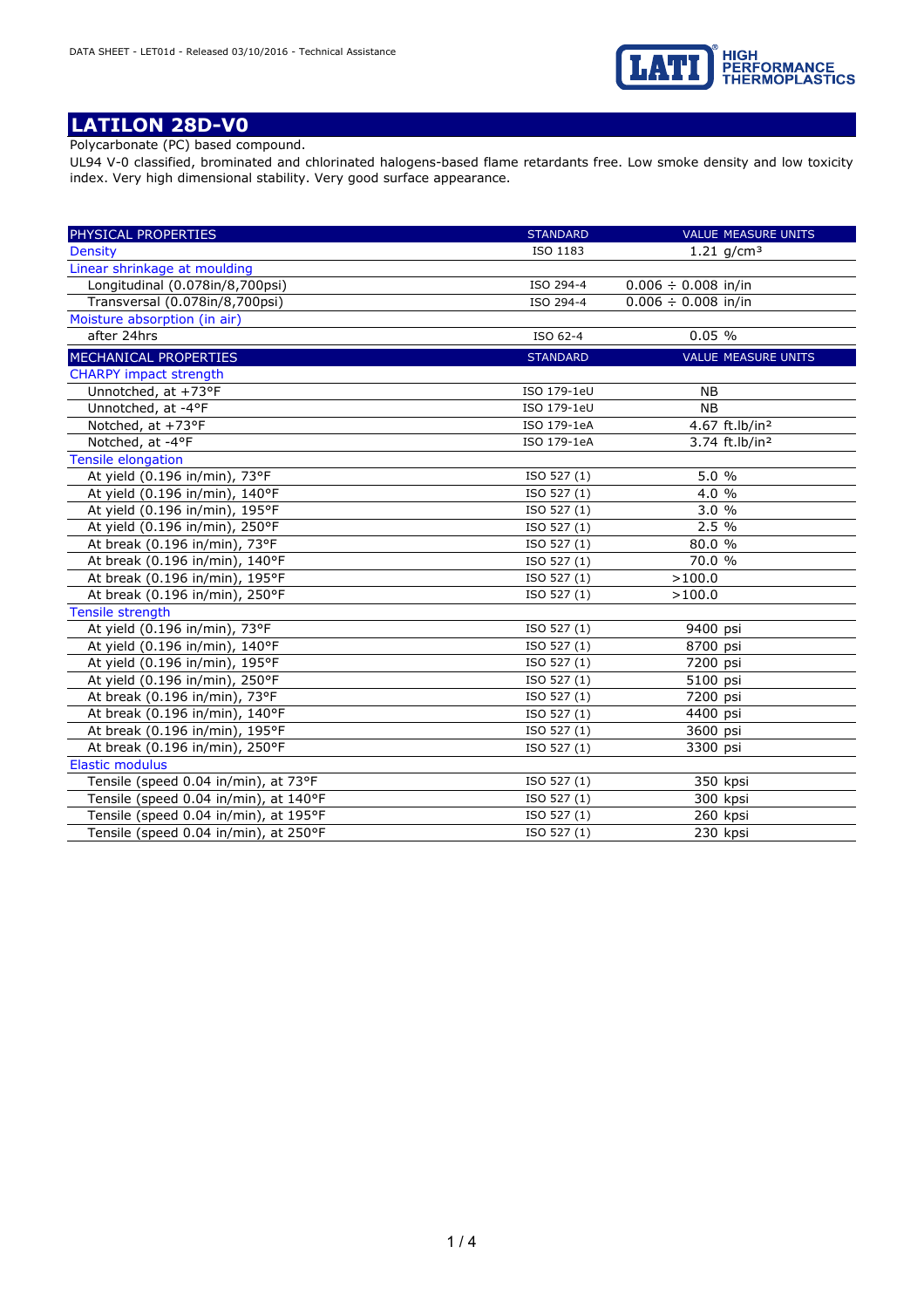

# **LATILON 28D-V0**

Polycarbonate (PC) based compound.

UL94 V-0 classified, brominated and chlorinated halogens-based flame retardants free. Low smoke density and low toxicity index. Very high dimensional stability. Very good surface appearance.

| THERMAL PROPERTIES                             | <b>STANDARD</b>    | <b>VALUE MEASURE UNITS</b>    |
|------------------------------------------------|--------------------|-------------------------------|
| Coefficient of linear thermal expansion (CLTE) |                    |                               |
| $+86$ °C to $+212$ °F (longitudinal)           | ISO 11359-2        | 42 $\mu$ in/(in· $\degree$ F) |
| VICAT - Softening point                        |                    |                               |
| 11 lb (heating rate 122°F/h)                   | ISO 306            | 284 °F                        |
| HDT - Heat Deflection Temperature              |                    |                               |
| 66 psi                                         | ISO 75             | 275 °F                        |
| 264 psi                                        | <b>ISO 75</b>      | 266 °F                        |
| C.U.T. - Continuous Use Temperature            |                    |                               |
| Long period (20,000h)                          | ASTM E1641/E1877   | 248 °F                        |
| <b>FLAMMABILITY</b>                            | <b>STANDARD</b>    | <b>VALUE MEASURE UNITS</b>    |
| Oxygen Index                                   | <b>ASTM D 2863</b> | 37 %                          |
| Flammability rating                            |                    |                               |
| 0.118 in thickness                             | <b>UL 94</b>       | $V - 0$                       |
| 0.059 in thickness                             | <b>UL 94</b>       | $V-2$                         |
| 0.029 in thickness                             | <b>UL 94</b>       | $V - 2$                       |
| <b>GWFI - Glow Wire Flammability Index</b>     |                    |                               |
|                                                | IEC 60695-2-12     | 850°C/1mm                     |
| ELECTRICAL PROPERTIES                          | <b>STANDARD</b>    | <b>VALUE MEASURE UNITS</b>    |
| CTI - Comparative Tracking Index               |                    |                               |
| solution A (without surfactant)                | IEC 60112          | 200 V                         |
| <b>Eloctrical rocictivity</b>                  |                    |                               |

trical resistivity Surface ASTM D 257 1E12 ohm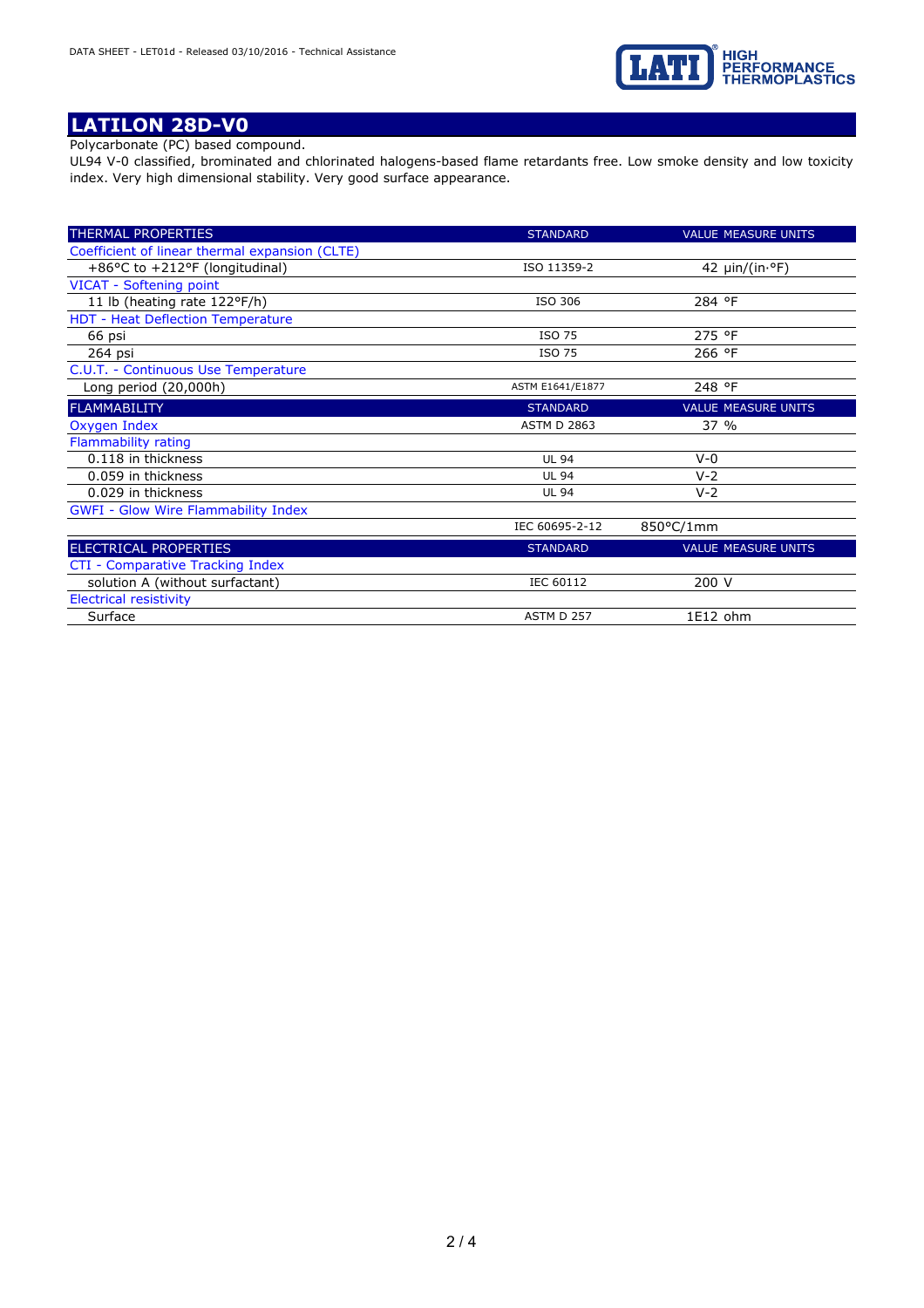3 / 4

# **LATILON 28D-V0**

### Polycarbonate (PC) based compound.

UL94 V-0 classified, brominated and chlorinated halogens-based flame retardants free. Low smoke density and low toxicity index. Very high dimensional stability. Very good surface appearance.

#### MATERIAL - STORAGE

Sealed, undamaged packages has to be kept in dry storage facilities, providing they are also able to protect them from weather and accidental damages.

#### **HANDLING AND SAFETY**

Detailed information about a safe treatment of the material are indicated in the "Material Safety Data Sheet" (MSDS) furnished with the first material supply. The MSDS may be also sent again in case of loss.

These are the suggested conditions to reduce the moisture content to adequate levels. Temperature and drying time can be reduced by using vacuum ovens

#### ACTUAL MELT TEMPERATURE **1999** CONTROL 1999 STATE 1999 STATE 1999 STATE 1999 STATE 1999 STATE 1999 STATE 1999 STATE 1999 STATE 1999 STATE 1999 STATE 1999 STATE 1999 STATE 1999 STATE 1999 STATE 1999 STATE 1999 STATE 1999 ST

The injection molding machine settings needed to obtain the suggested melt temperature will depend greatly on shot size and machine capacity, as well as other molding parameters such as: injection speed, screw RPM, back pressure, etc. On small machines, running short cycles, it is possible to use higher melt temperatures to improve plastification, fluidity and surface appearance, paying attention to any indication of material degradation.

### MOLD TEMPERATURE 194 ÷ 230°F

The mold temperature suggested above is the actual tool steel temperature. This can be significantly different from the tool settings, due to the cooling system efficiency and the accuracy of the temperature control on the tool.

#### **INJECTION SPEED Medium** Medium

The advisable injection speed greatly depends on cavity geometry and injection molding machine size. The use of high injection speed can improve the surface appearance, but it can also cause outgassing and burn marks due to overheating through shear stress.

#### REGRIND USAGE

The use of regrind is possible, but should be assessed on the basis of the project, moulding parameters, and type of grinding used. The effect of using regrind on material properties must be evaluated by the customer on its specific project and process. High percentages of regrind may cause a reduction in viscosity, reducing mechanical properties, first resilience. According to UL guideline, up to 25% of regrind is permitted, without affecting the ratings of the yellow card. However, LATI suggests that no more of 15% of regrind is used.

#### HOT RUNNER MOLDS

Hot runner moulds may be used when a very tight temperature control is assured.



#### PREDRYING CONDITIONS At least 3 hours at 248  $\div$  266°F